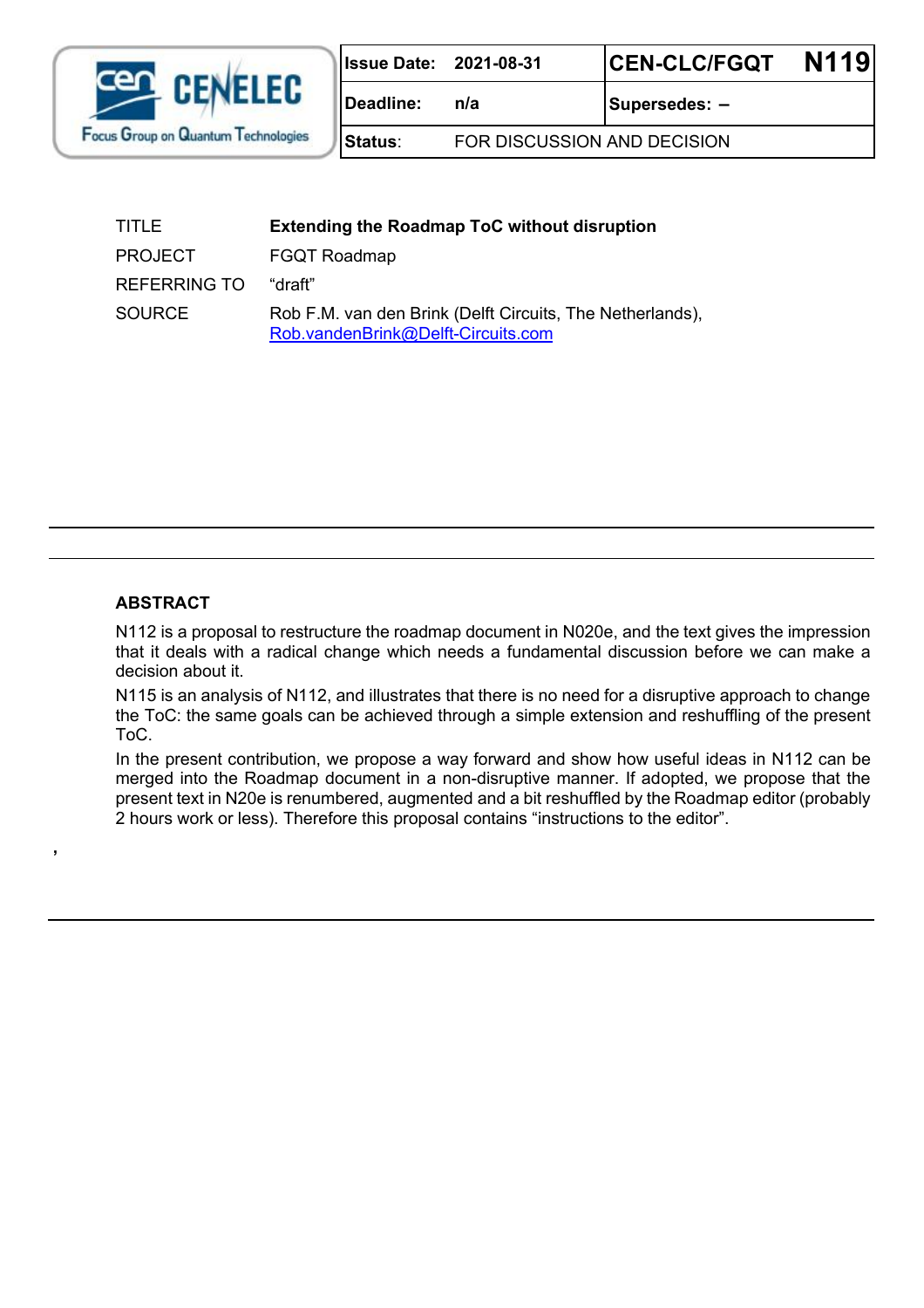### **1. Situation sketch**

N112 proposes a restructuring of the roaddocument, and by using words like "new structure", "old structure" and "transition period" it looks like a proposal to change matters radically and in a disruptive manner.

N115 analyses what is actually being proposed in N112, and if it is really a radical change proposal? The comparison of the existing and proposed structure resulted in the following table.

| Present TOC, N020                                                                                                   | <b>Proposal in N112</b>                                                                                                                                                                                                                                     |
|---------------------------------------------------------------------------------------------------------------------|-------------------------------------------------------------------------------------------------------------------------------------------------------------------------------------------------------------------------------------------------------------|
| 1 Introduction                                                                                                      | 1 Introduction                                                                                                                                                                                                                                              |
| 2 Standardisation                                                                                                   | 2 Standardisation                                                                                                                                                                                                                                           |
| 3 Terminology                                                                                                       | 3 Terminology                                                                                                                                                                                                                                               |
| 4.1 Enabling Technologies                                                                                           | 4.1 Enabling Technologies                                                                                                                                                                                                                                   |
|                                                                                                                     | 4.2 Components and subsystems                                                                                                                                                                                                                               |
| 4.2 Quantum Communication<br>4.3 Quantum Computing<br>4.4 Quantum Simulation<br>4.5 Quantum Metrology and Q sensing | 4.3 Platforms and subsystems<br>- a. Quantum Communication systems<br>- b. Quantum computing & Quantum simulation<br>- c. Quantum systems for metrology & sensing<br>- d. <something a="" similar="" very="" with=""><br/>4.4 Composite systems</something> |
|                                                                                                                     | Since the Section of Prestricted mainly to Quantum communication                                                                                                                                                                                            |
| 5. Innovation and Use cases                                                                                         | 4.5. Use cases, economically and societally<br>relevant applications                                                                                                                                                                                        |
| 6 Conclusions                                                                                                       | 5. Outlook and Conclusions                                                                                                                                                                                                                                  |

When the existing structure is renumbered a bit, and the new ideas in N112 are merged with it, then the structure in the table below can be created. Note that there are voices to merge "quantum computing" and "quantum simulation" into a single chapter. When needed this can be decided at a later point in time, and easily be merged by renumbering the chapters.

| <b>Proposed roadmap ToC</b>                |  |
|--------------------------------------------|--|
| 1 Introduction                             |  |
| 2 Standardisation                          |  |
| 3 Terminology                              |  |
| 4 Enabling Technologies                    |  |
| 5 Components and subsystems                |  |
| 6. Quantum Communication                   |  |
| 7. Quantum Computing                       |  |
| 8. Quantum Simulation                      |  |
| 9. Quantum systems for metrology & sensing |  |
| 10 Composite systems                       |  |
| 11. Use cases                              |  |
| 12. Outlook and Conclusions                |  |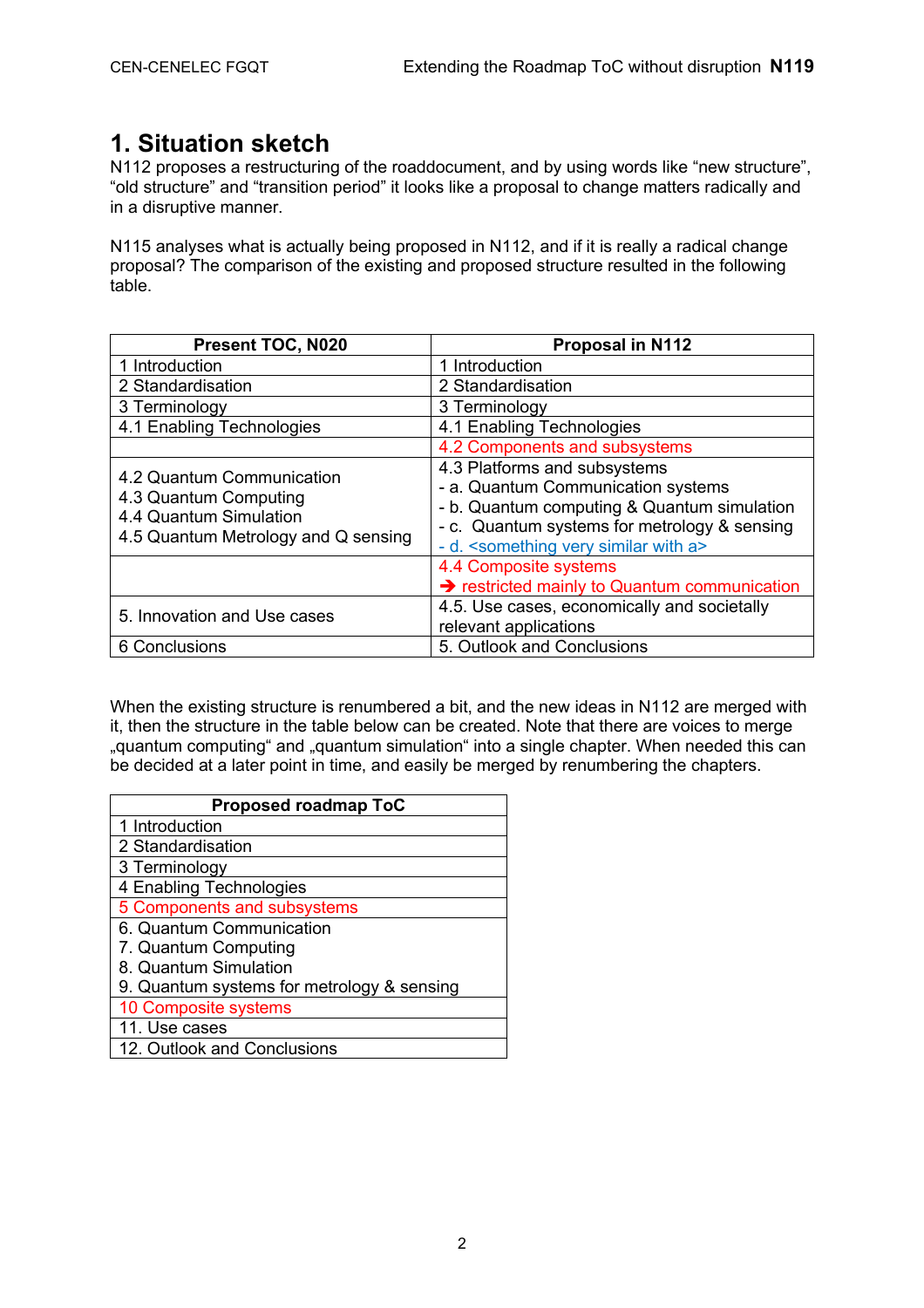### **2. Proposed Roadsmap ToC for N020**

If this proposal is adopted, we ask de Editor of the Roadmap document to update the present text in N20e by renumbering, augmenting and reshuffling its text as elaborated below. It is probably 2 hours work or less.

Therefore, the text below contains:

- · "Instructions to the editor": to guide him/her with the updating process. They can be removed thereafter.
- · "Editorial notes": text that should be copied literally into the draft to invite delegates to produce appropriated text at a later moment in time.

Outside the scope of our proposal is a discussion about the role of annexes. At this moment there are some academic materials in the main body of the document that might fit better in an annex. Annexes are good places for elaborations, e.g. detailed state-of-the-art overviews and explorations of standardizable aspects. But let's decide later on that.

### *Start of proposal*

*Instructions for the Editor:* Keep ALL present text in N020e on abstracts, foreword, abbreviations, etc, upto "chapter 1"

### **Chapter 1: Introduction**

*Instructions for the Editor:* Keep present text in N020e on chapter 1

# **Chapter 2: Standardisation**

*Instructions for the Editor:* Keep present text in N020e on chapter 2

#### **Chapter 3: Terminology**

*Instructions for the Editor:* Keep present text in N020e on chapter 3

### **Chapter 4: Enabling technologies**

#### **4.1 Overview**

*Editorial note:* This text should explain how all kinds of developments are interwoven with each other, and each development has its own state of maturity. There are however some main "pillars" that can be identified. Explain them for instance with the picture shown in N115 *CONTRIBUTIONS FROM DELEGATES ARE NEEDED HERE*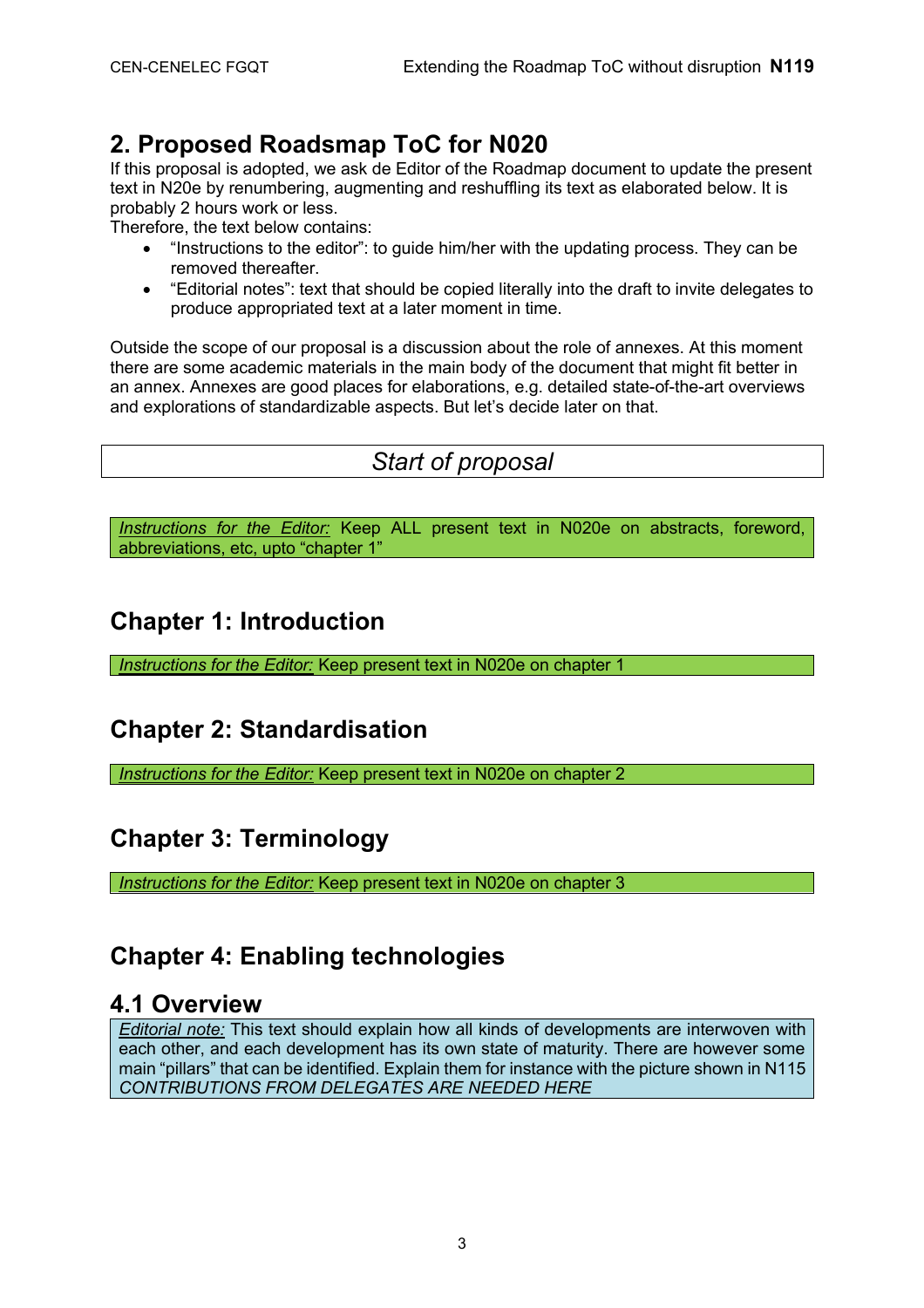

*Editorial note:* This text should subsequently *s*ummarize a variety of technological developments that can be used in one or more quantum platforms and systems. This list may not be in a particular order, can never be complete and can be extended when needed,

*CONTRIBUTIONS FROM DELEGATES ARE NEEDED HERE* but we may start for instance with the list suggested in N112:

- *a. Single Photon Detectors*
- *b. Entangled photon sources*
- *c. Very low noise coherent detectors*
- *d. Frequency stable lasers*
- *e. Quantum memories*
- *f. Atom trap chips*
- *g. Ion trap chips*
- *h. Superconducting chips*
- *i. NV center materials*
- *j. Quantum control utilities, devices, software tools*

Keep the description of each technology short since this section 4.1 is only an introductory section of chapter 4. When needed, each technology can be explained in further detail, each in its own section of chapter 4 (but only when text is available). These descriptions can be presented in *arbitrary order*, on the basis of availability of text.

#### **4.2 Colour centres in (nano)diamonds**

*Instructions for the editor:* Keep present text in N020e on chapter 4.1.1.1 and 4.1.2.9, but renumber it Merge the two where possible

# **4.3 <Quantum technology #2>**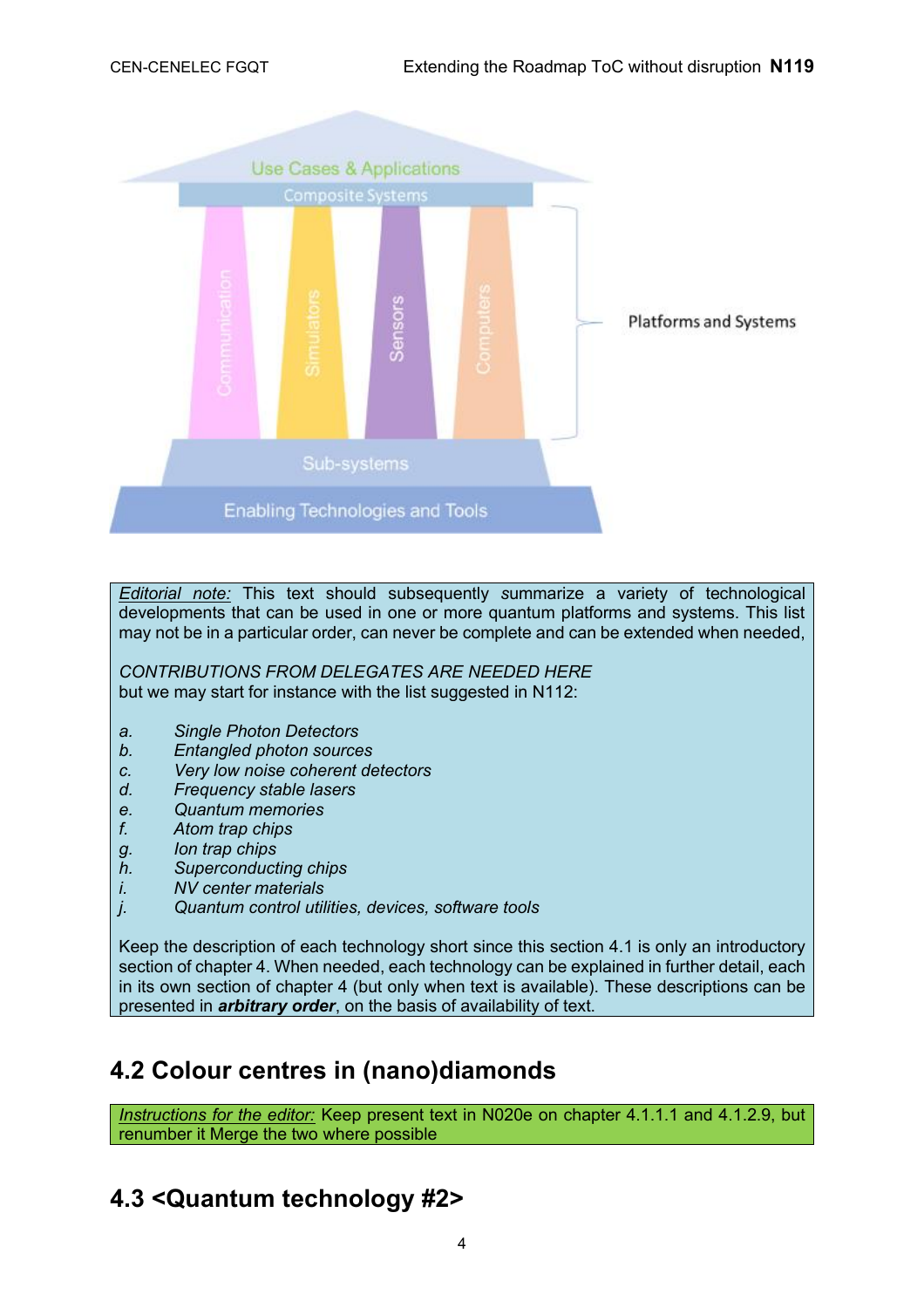*Editorial note:* This text should elaborate on one of the enabling technologies summarized in section 4.1

*CONTRIBUTIONS FROM DELEGATES ARE NEEDED HERE* 

### **4.4 <Quantum technology #3>**

*Editorial note:* This text should elaborate on another enabling technology summarized in section 4.1. Etcetera

*CONTRIBUTIONS FROM DELEGATES ARE NEEDED HERE*

### **Chapter 5: Components and subsystems**

#### **5.1 Overview**

*Editorial note:* This introductory text should summarize a variety of quantum components and subsystems that can be used in one or more quantum platforms and systems. This list is in no particular order and can always be extended when needed. Start, for instance, with the list suggested in N112:

- a. Quantum Optical Senders and Receivers
	- · Integrated optical chips senders (including active elements; DV/CV low variation)
	- Integrated optical chips receivers (including active elements for  $CV$ : significant difference between CV and DV
	- Integrated optical chips (transceivers  $-$  DV/CV)
- b. DSP Units, Post-processing units
	- Post-processing engines (FPGA/ASIC based)
	- DSP engines (FPGA/ASIC Based)
- c. Ion trap systems

*CONTRIBUTIONS FROM DELEGATES ARE NEEDED HERE*

### **5.2 <Component family #1>**

*Editorial note:* This text should elaborate for instance on one component "family" summarized in section 5.1

When appropriate, extend this section with a description of the kind of requirements that deserve a standard in future, or refer to existing ones

*CONTRIBUTIONS FROM DELEGATES ARE NEEDED HERE*

### **5.3 <Component family #2>**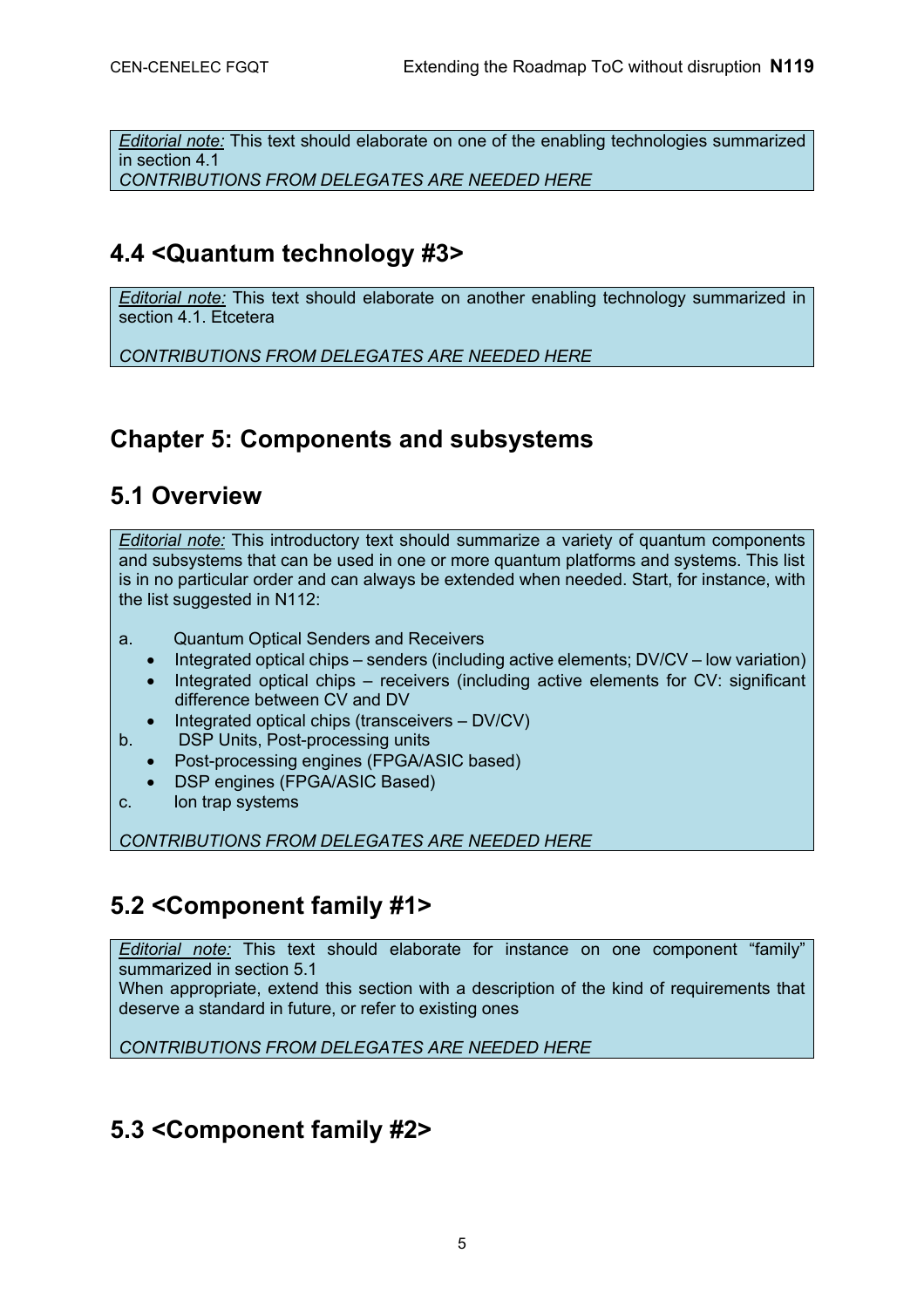*Editorial note:* This text should elaborate for instance on another component "family" summarized in section 5.1. When appropriate, extend this section with a description of the kind of requirements that deserve a standard in future, or refer to existing ones.

*CONTRIBUTIONS FROM DELEGATES ARE NEEDED HERE*

#### **Chapter 6: Quantum Communication**

*Instructions to the Editor:* Keep present text in N020e on chapter 4.2, but raise it in level and renumber it

### **Chapter 7: Quantum Computing**

*Instructions to the Editor:* Keep present text in N020e on chapter 4.3, but raise it in level and renumber it

#### **Chapter 8: Quantum Simulation**

*Editororial Note:* It is worth considering merging this topic with "quantum computing" since both have a similarity. *CONTRIBUTIONS ABOUT SUCH DECISION/VIEW ARE NEEDED HERE*

*Instructions to the Editor:* For the time being, keep it in a separate chapter (use present "text"

in section 4.4 of N020e), and decide later if it should be merged or not.

### **Chapter 9. Quantum systems for metrology & sensing**

*Instructions to the Editor:* Keep present text in N020e on chapter 4.5, but raise it in level and renumber it.

*Editorial note:* Consider a move of the topic "single photon sources" to chapter 4. This can be decided later of this should be done or not. *CONTRIBUTIONS FROM DELEGATES ARE NEEDED HERE* 

#### **Chapter 10. Composite systems**

*Instructions to the Editor:* It is currently unclear if this is sufficiently different from what is / will be described in chapter 6, but reserve a dedicated chapter about it for the time-being and decide later.

*Editorial note:* This chapter is intended to describe *Composite Systems utilizing one or more platforms and that can be employed in one or more use cases (at the moment incomplete and restricted mainly to Quantum Communication, to be continued)*